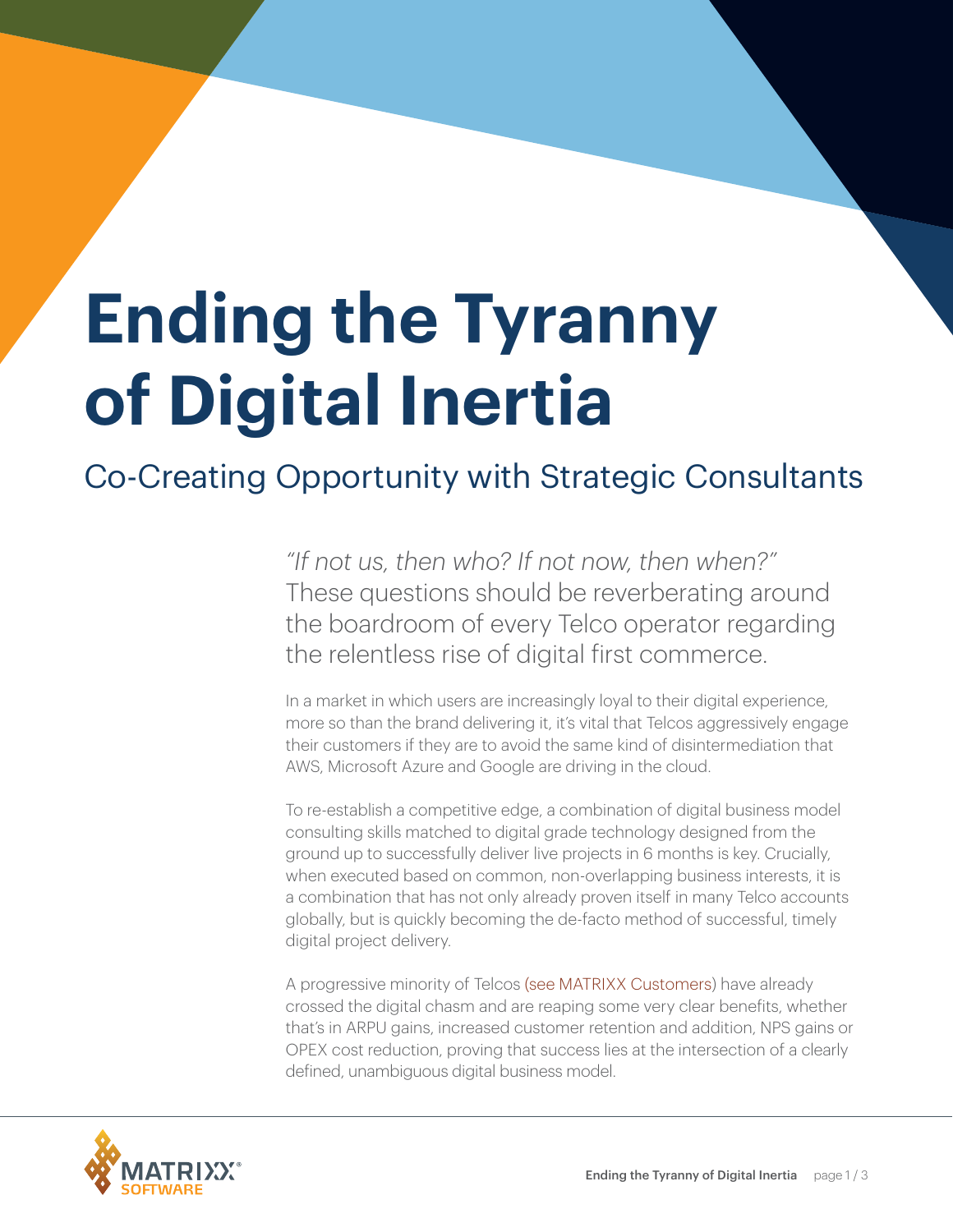

## **Succeeding in the Digital Era**

By delivering a digital first offering in a timeline, level of performance and scale appropriate to the Telco operating environment, customers get what they want. In turn, Telcos gain consumer's trust, loyalty is acquired and advocacy is unleashed, leading to an increased lifetime spend. A true win-win situation.

The aptitude to manage projects in that 6-month timeline is predicated on executing an interlinked, threaded approach based on essential digital building blocks. Crossing the digital chasm is a crucial step to developing a sustained digital business as it describes the vital attributes of a pioneering mindset and a 'breaking glass' culture. Building a digital first business model is based on an 'app first' mindset and offering the key

requirements of transparency, personalization, control and real-time, on-demand delivery.

For example, the Uber app model has shown that to be a digital leader, you have to think digital and start digital. The GTM model for the delivery of that digital first offer can either be via a digital product under the existing brand or a new 'flanker brand' that sits outside but is linked to the mother ship. This choice will typically be determined by the local competitive landscape and market dynamics.

The GTM choice and defined service offering should then be provided via a bi-modal architecture. It has become increasingly clear that legacy BSS systems were simply never designed to handle the rigor, scale and complexity of digital service plans. Attempts at just declaring 'brand digital' by incrementally adapting legacy systems or by 'front-ending' them with an impressive app and declaring the service 'digital' leads to a cul-de-sac of failure and disappointment.

Delivering all of the above via a focused MVP and agile methodologies ensures the prize of 'in-market in months' and remains central to the overall project success.

Developing that complete end-to-end digital business model is often a complex, multi-faceted and multi-phased process. It involves market analysis, proposition and positioning development, as well as understanding the ability to execute and develop a project execution timeline with clear KPIs. It also includes assessing people skills, organizational readiness and cultural adaptability to take on the challenge of change and resistance.

**"Our goal is to break the boundaries of the traditional mobile business, and to do so we needed systems and expertise to build a disruptive digital operating model. We chose MATRIXX Software as they are the leading supplier providing new and innovative solutions and technologies so that Telcos can leapfrog into the era of digital and mobile commerce."**

— Farid Yunus, Head of Yoodo, Malaysia